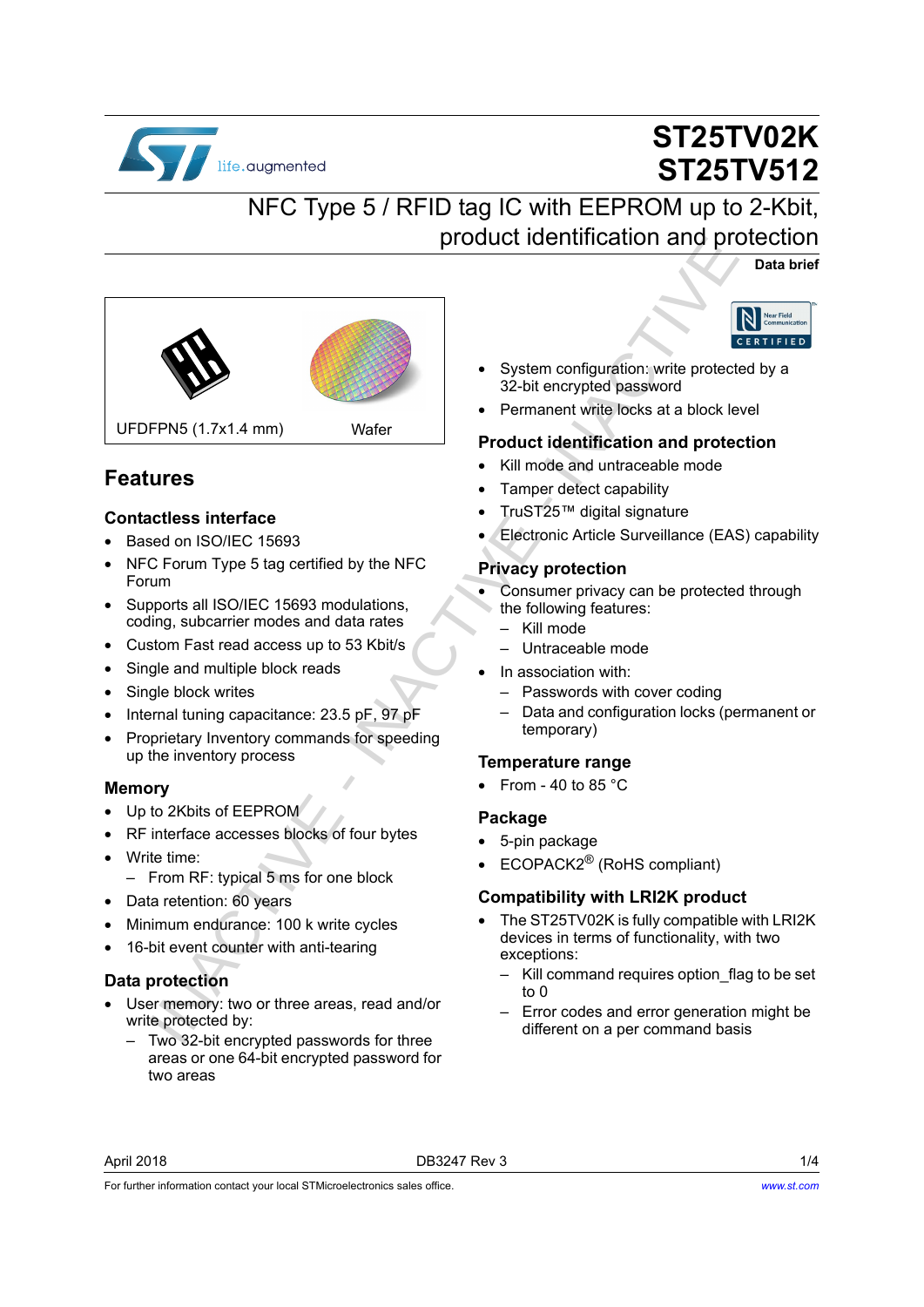### **1 Description**

<span id="page-1-0"></span>The ST25TV device is an NFC/RFID tag IC with a tamper proof feature, and specific modes to protect customer privacy.

It features a digital signature generated by TruST25™ (a set of software and procedures), used to prove the origin of the chip in cloning detection. It embeds a configurable EEPROM with 60-year data retention, and can be operated from a 13.56 MHz long range RFID reader or an NFC phone. It features a digital signature generated by TruST25™ (a set of software and provide its orbitation), and can be operated from it. embeds a configurably with 60 year data retention, and can be operated from a 13.55 MHz lon

The contactless interface is compatible with the ISO/IEC 15693 standard and NFC Forum

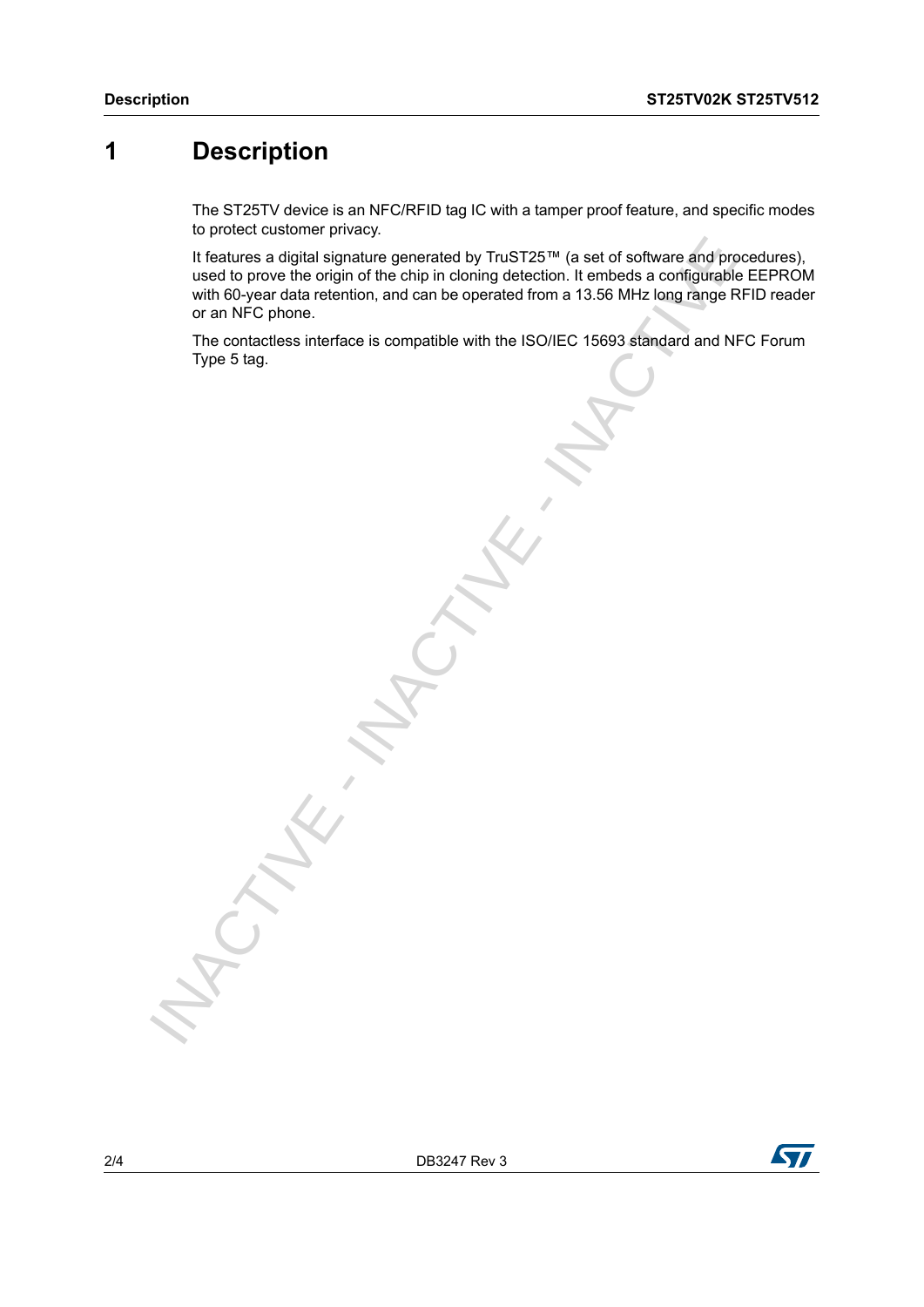## **2 Revision history**

| <b>Date</b> | Revision                  | <b>Changes</b>                                     |
|-------------|---------------------------|----------------------------------------------------|
| 05-Apr-2017 | $\mathbf{1}$              | Initial release.                                   |
| 04-Oct-2017 | $\sqrt{2}$                | Updated:<br>- Features<br>- Section 1: Description |
| 06-Apr-2018 | $\ensuremath{\mathsf{3}}$ | Updated:<br>- Features                             |
| MAC         |                           |                                                    |

**Table 1. Document revision history**